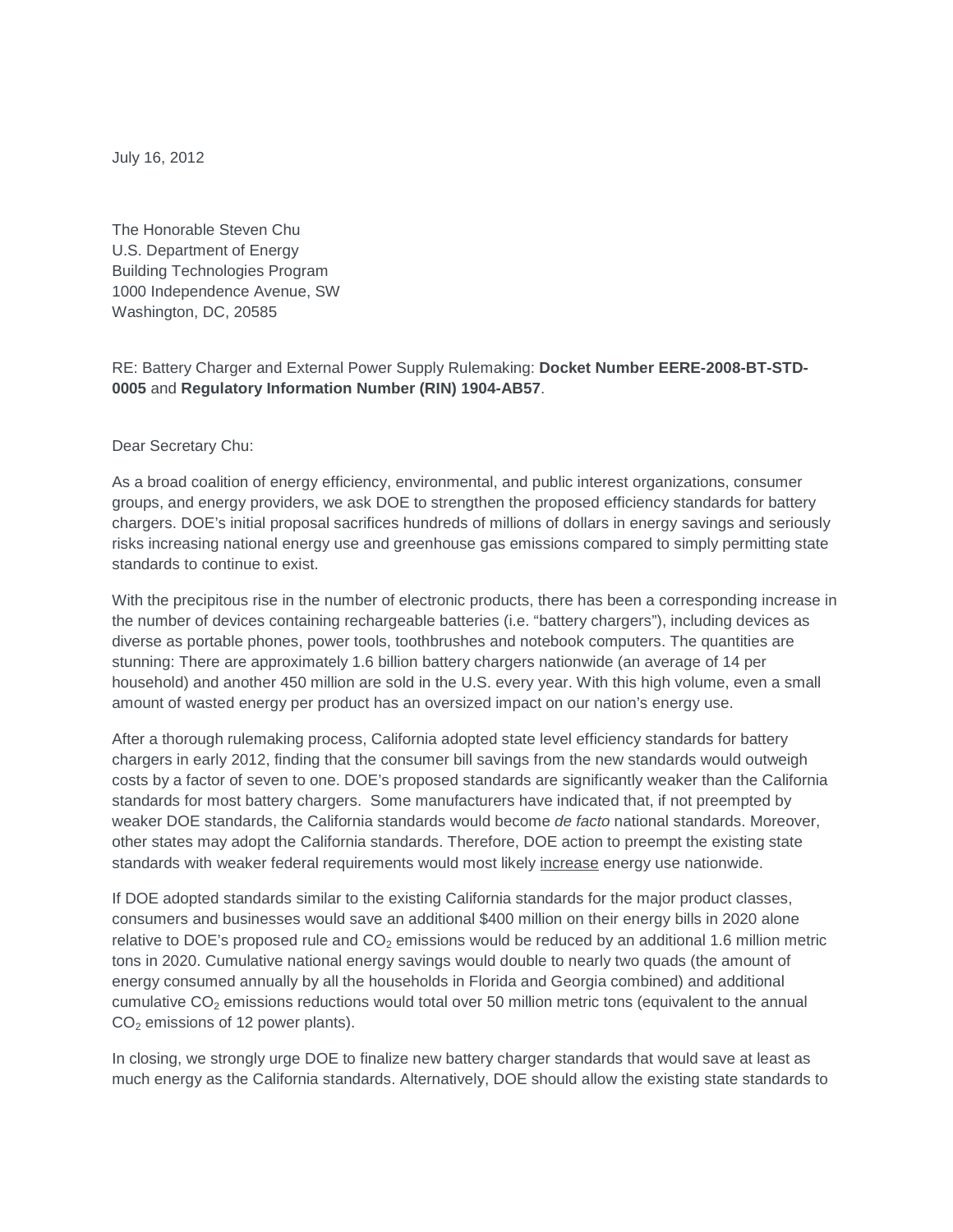stand. Under no circumstances should national "energy efficiency" standards be allowed to *increase*  energy use and greenhouse gas emissions. Thank you for considering these comments.

Sincerely,

Deven M. Nadel

Steve Nadel, Executive Director American Council for an Energy-Efficient Economy

they P. Having

Jeffrey Harris, Senior Vice President for Programs Alliance to Save Energy

and 2 de hobri

Andrew deLaski, Executive Director Appliance Standards Awareness Project

lieve Defforge

Pierre Delforge, Senior Engineer Natural Resources Defense Council

The Hill-hawf

Mel Hall Crawford, Special Projects Director Consumer Federation of America

Llav

Stephen L. Crow, Executive Director Northwest Power and Conservation Council

 $=$  Buller

Tim Ballo, Senior Associate Attorney **Earthjustice**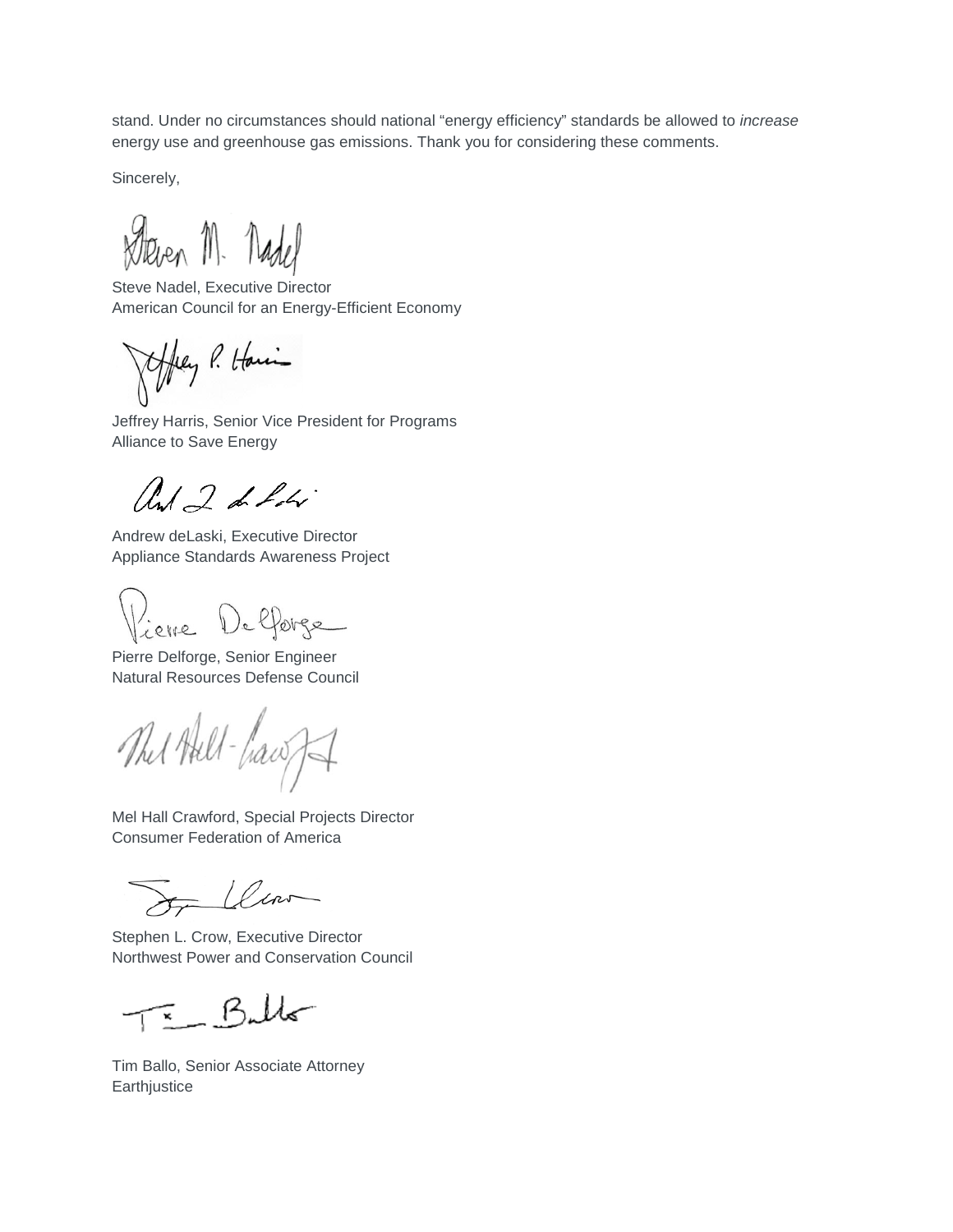Ribert Meday /

Robert Sargent, Energy Program Director Environment America

David S. Hamilton, Director of Global Warming and Energy Programs Sierra Club

Seth Kaplan, Vice President for Policy and Climate Advocacy Conservation Law Foundation

Thomas (J Coughly

Thomas J. Coughlin, Jr., Lead Strategy Analyst, Energy Efficiency National Grid

an Robertson

Dave Robertson, Vice President, Public Policy Portland General Electric

y Course/

Jorge Carrasco, Superintendent Seattle City Light

amco

John F. Savage, Commissioner Public Utility Commission of Oregon

- Vinly

Tony Usibelli, Director of Washington State Energy Office Washington State Department of Commerce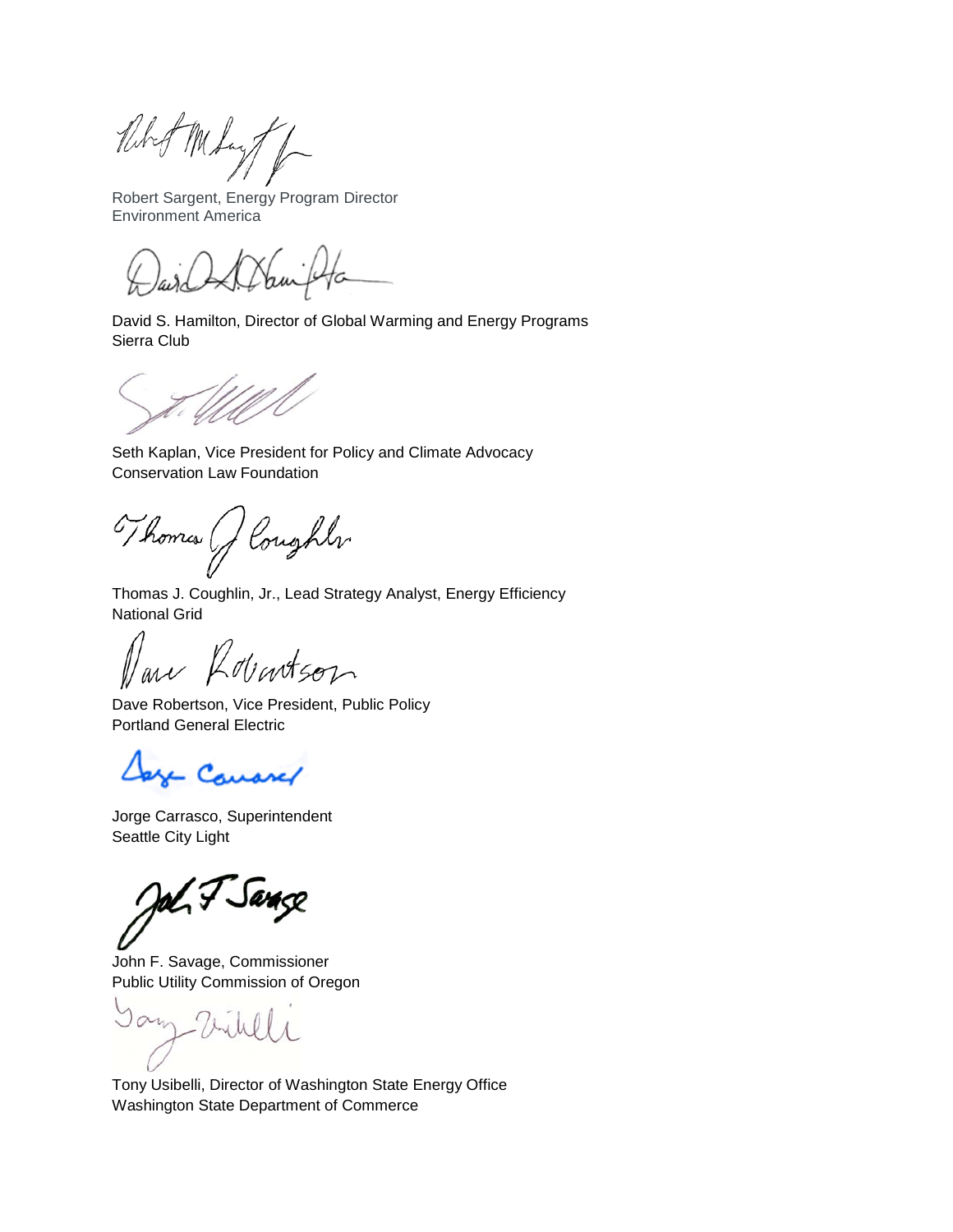$asm$  Muntz New Mexico PRO

Jason Marks, Commissioner New Mexico PRC

Patrick J. Oshie, Commissioner Washington Utilities and Transportation Commission

Jay Wrobel, Executive Director Midwest Energy Efficiency Alliance

Mandy Mahoney, Vice President Southeast Energy Efficiency Alliance

Howard Steller

Southwest Energy Efficiency Project

Sara Patton, Executive Director NW Energy Coalition

oughis EARNER

Howard Learner, Executive Director Environmental Law & Policy Center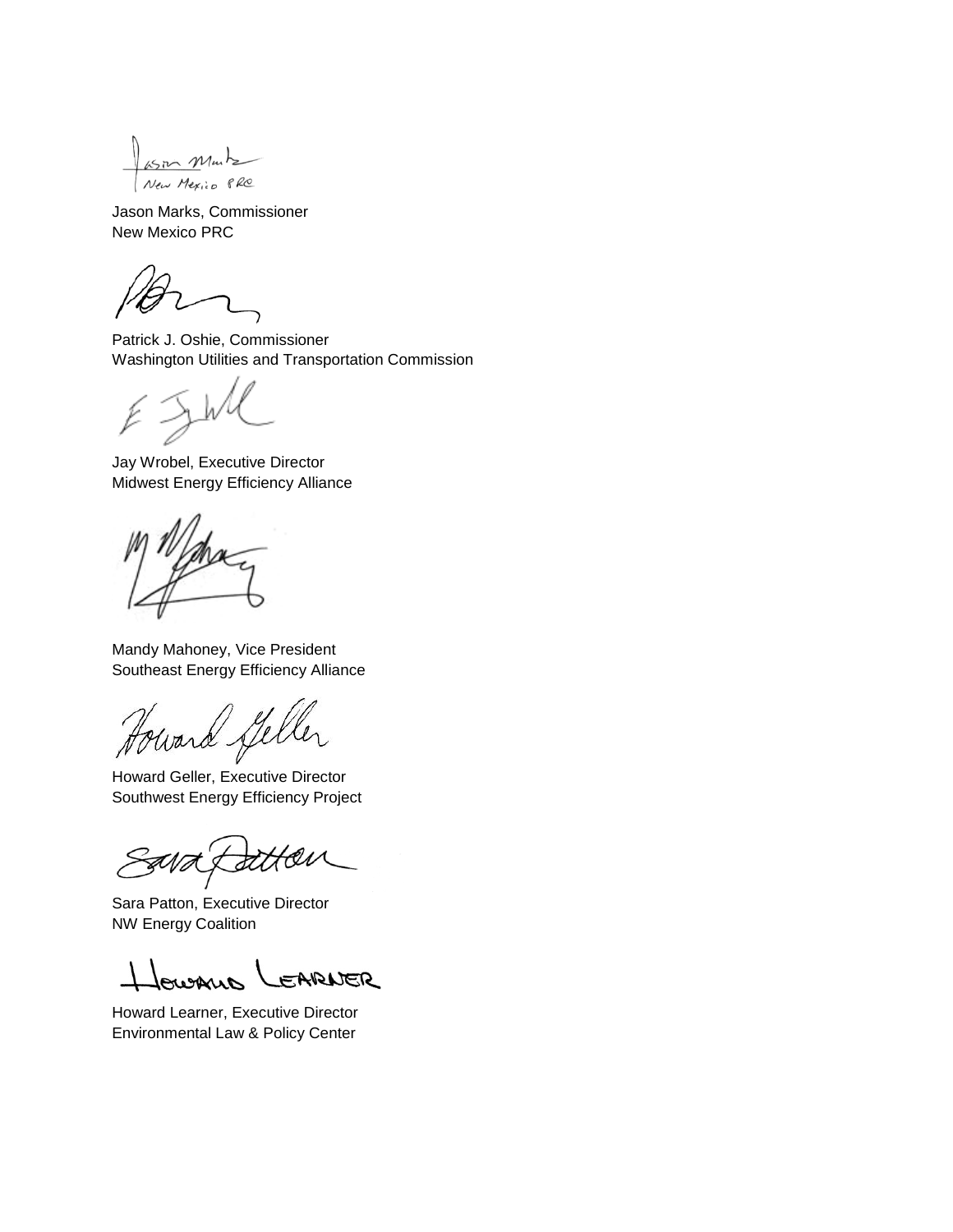Saund L. Solen

Daniel Sosland, Executive Director Environment Northeast

.<br>M

Dr. Stephen A. Smith, Executive Director Southern Alliance for Clean Energy

Carol Werner, Executive Director Environment and Energy Study Institute

Alisa Gravitz, Executive Director Green America

Susan Stephenson, Executive Director Interfaith Power and Light

*(Digital signature on file)*

Dorothy Barnett, Executive Director Climate + Energy Project (Kansas)

Jeff Bissonnette, Organizing Director Citizen's Utility Board of Oregon

Stan Price, Executive Director Northwest Energy Efficiency Council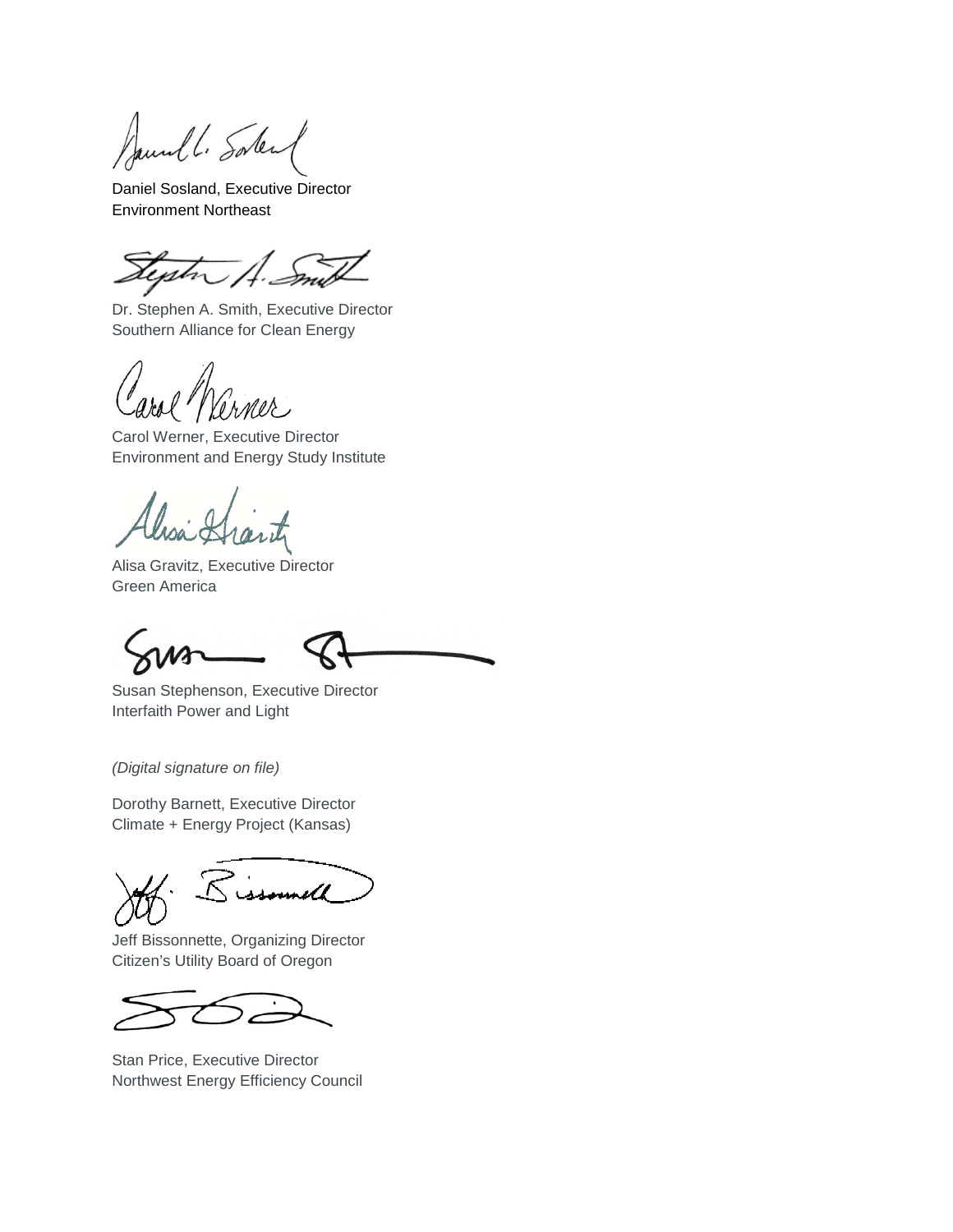$Mee$   $\epsilon$ .  $R_8$ 

Diane E. Brown, Executive Director Arizona PIRG (Arizona Public Interest Research Group)

<u>(oele</u>

KC Golden, Policy Director Climate Solutions

Tommy Landers, Director Environment Maryland

Rob Garrity, Executive Director Mass Climate Action Network

Jim Jensen, Executive Director Montana Environmental Information Center

Montelle Van Clark

Montelle Clark, Director Oklahoma Sustainability Network

anah Wind

Sarah Wright, Executive Director Utah Clean Energy

Scott Johnstone, Executive Director Vermont Energy Investment Corporation